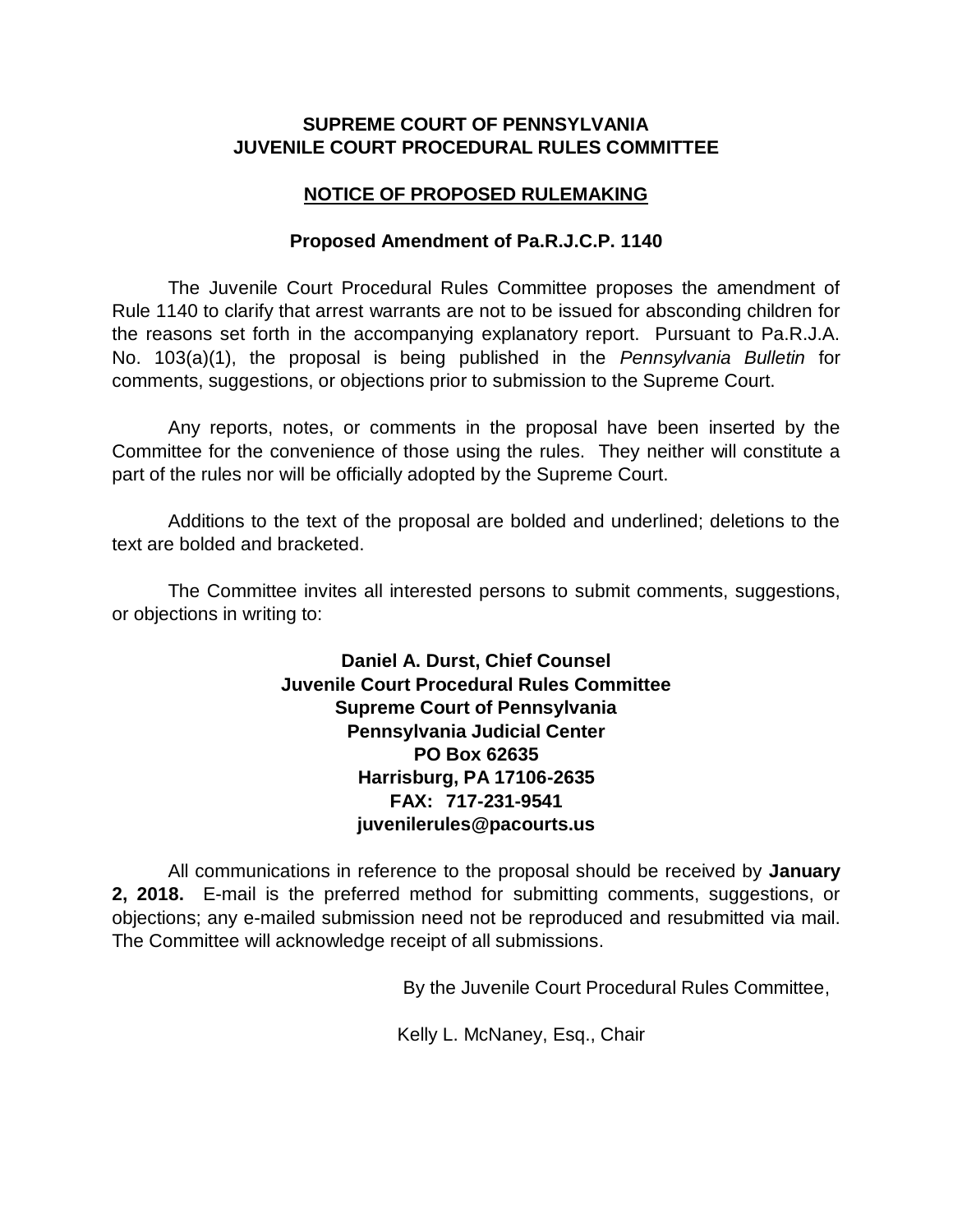### **SUPREME COURT OF PENNSYLVANIA JUVENILE COURT PROCEDURAL RULES COMMITTEE**

#### **REPORT**

#### **Proposed Amendment of Pa.R.J.C.P. 1140**

The Juvenile Court Procedural Rules Committee proposes the amendment of Rule 1140 to clarify that arrest warrants are not to be issued for absconding children.

The Committee received an inquiry from a Juvenile Court Hearing Officer regarding children who abscond from a dependency placement. It was observed that Rule 141 provides for bench warrants when a juvenile absconds from delinquency court, but there is no corresponding rule for children who abscond from dependency court supervision.

The omission of such a provision in the dependency rules was intentional. Children solely subject to the jurisdiction of the dependency court who abscond should not be subject to arrest and treated as they committed a crime.

To clarify that arrest warrants are not to be issued for absconding children, the Committee proposes to amend Rule 1140(a) to add subparagraph (3) to state that an arrest warrant shall not be issued for a dependent child who absconds. Further, the Comment to Rule 1140 is revised to state that Rule 1140(a)(3) is not intended to preclude the issuance of a warrant for a shared case in which the child is subject to the jurisdiction of the dependency and delinquency court. Additionally, the Comment would clarify that pickup orders for protective custody are not intended to be prohibited.

The opportunity was also taken to eliminate several paragraphs in the Comment that were reiterative of the rule text. Additionally, the reference to "Part D" was removed because there is no "Part D" in Chapter Twelve.

The Committee invites all comments, concerns, and suggestions regarding this rulemaking proposal.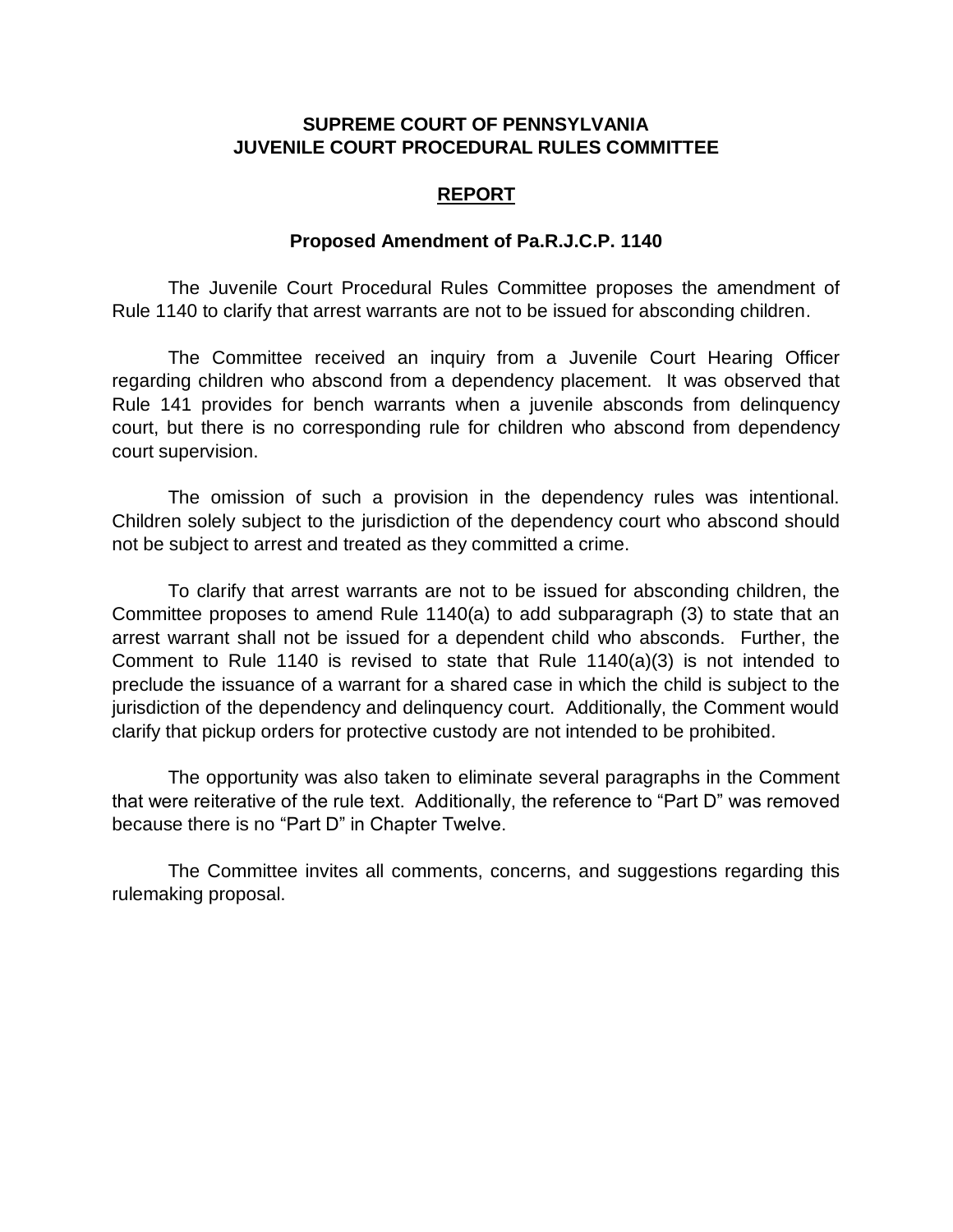# **RULE 1140. BENCH WARRANTS FOR FAILURE TO APPEAR**

### A. **Issuance of warrant.**

- 1) Before a bench warrant may be issued by a judge, the judge shall find that the subpoenaed or summoned person received sufficient notice of the hearing and failed to appear.
- 2) For the purpose of a bench warrant, a judge may not find notice solely based on first-class mail service.

# **3) An arrest warrant shall not be issued for a dependent child who absconds.**

### B. **Party.**

## 1) **Where to take the party.**

- a) When a party is taken into custody pursuant to a bench warrant, the party shall be taken without unnecessary delay to the judge who issued the warrant or a judge designated by the President Judge to hear bench warrants.
- b) If the party is not brought before a judge, the party shall be released unless the warrant specifically orders detention of the party.
- c) If the warrant specifically orders detention of a party, the party shall be detained pending a hearing.
	- i) **Minor.** If the party is a minor, the party shall be detained in a shelter care facility or other placement as deemed appropriate by the judge.
	- ii) **Adult.** If the party is an adult, the witness shall be detained at the county jail.

### 2) **Prompt hearing.**

a) If a party is detained pursuant to a specific order in the bench warrant, the party shall be brought before the judge who issued the warrant, a judge designated by the President Judge to hear bench warrants, or an out-of-county judge pursuant to paragraph (B)(4) within seventy-two hours.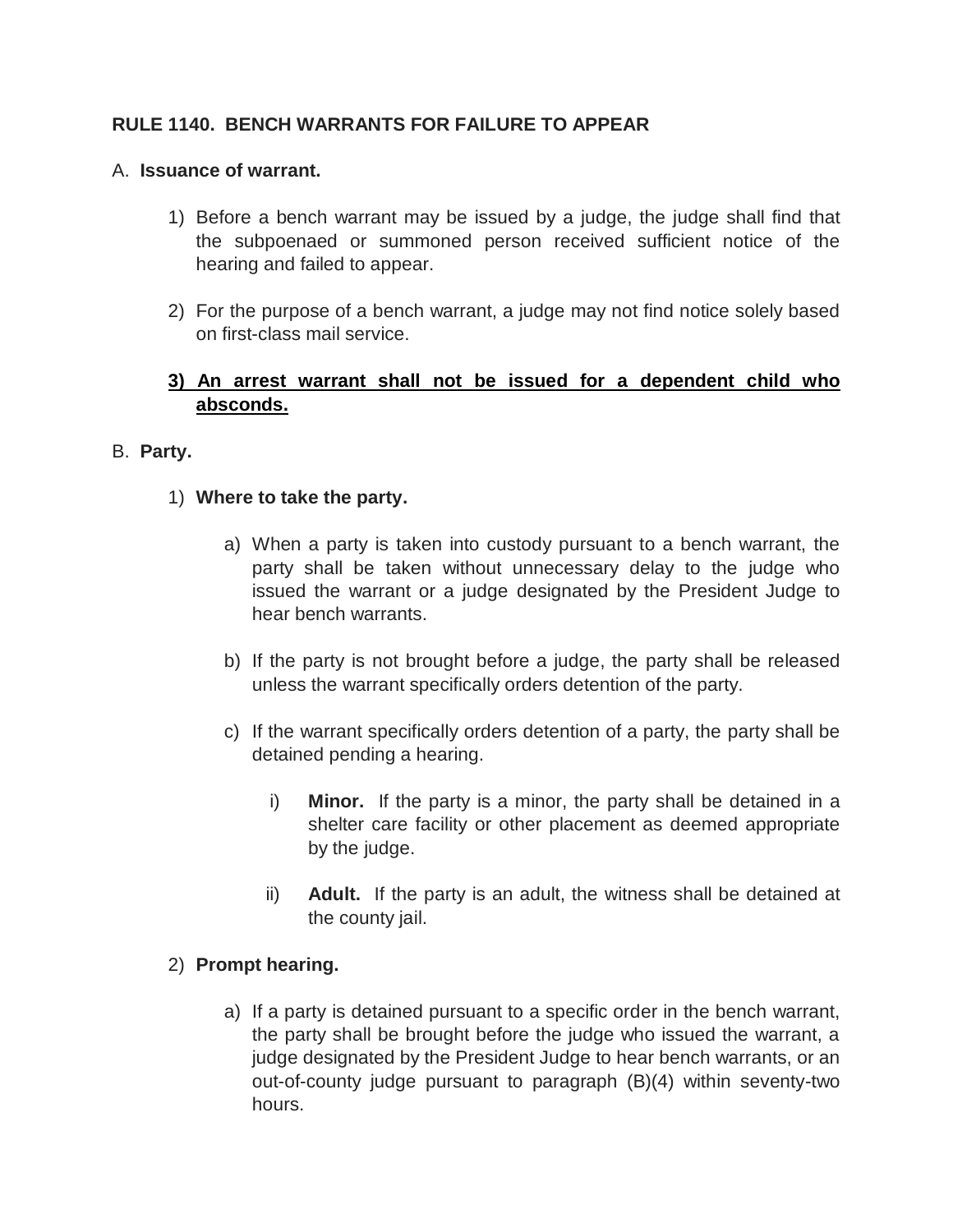- b) If the party is not brought before a judge within this time, the party shall be released.
- 3) **Notification of guardian.** If a party is a child and is taken into custody pursuant to a bench warrant, the arresting officer shall immediately notify the child's guardian of the child's whereabouts and the reasons for the issuance of the bench warrant.

## 4) **Out-of-county custody.**

- a) If a party is taken into custody pursuant to a bench warrant in a county other than the county of issuance, the county of issuance shall be notified immediately.
- b) Arrangements to transport the party shall be made immediately.
- c) If transportation cannot be arranged immediately, then the party shall be taken without unnecessary delay to a judge of the county where the party is found.
- d) The judge will identify the party as the subject of the warrant, decide whether detention is warranted, and order that arrangements be made to transport the party to the county of issuance.
- 5) **Time requirements.** The time requirements of Rules 1242, 1404, 1510, and 1607 shall be followed.

### C. **Witnesses.**

- 1) **Where to take the witness.**
	- a) When a witness is taken into custody pursuant to a bench warrant, the witness shall be taken without unnecessary delay to the judge who issued the warrant or a judge designated by the President Judge to hear bench warrants.
	- b) If the witness is not brought before a judge, the witness shall be released unless the warrant specifically orders detention of the witness.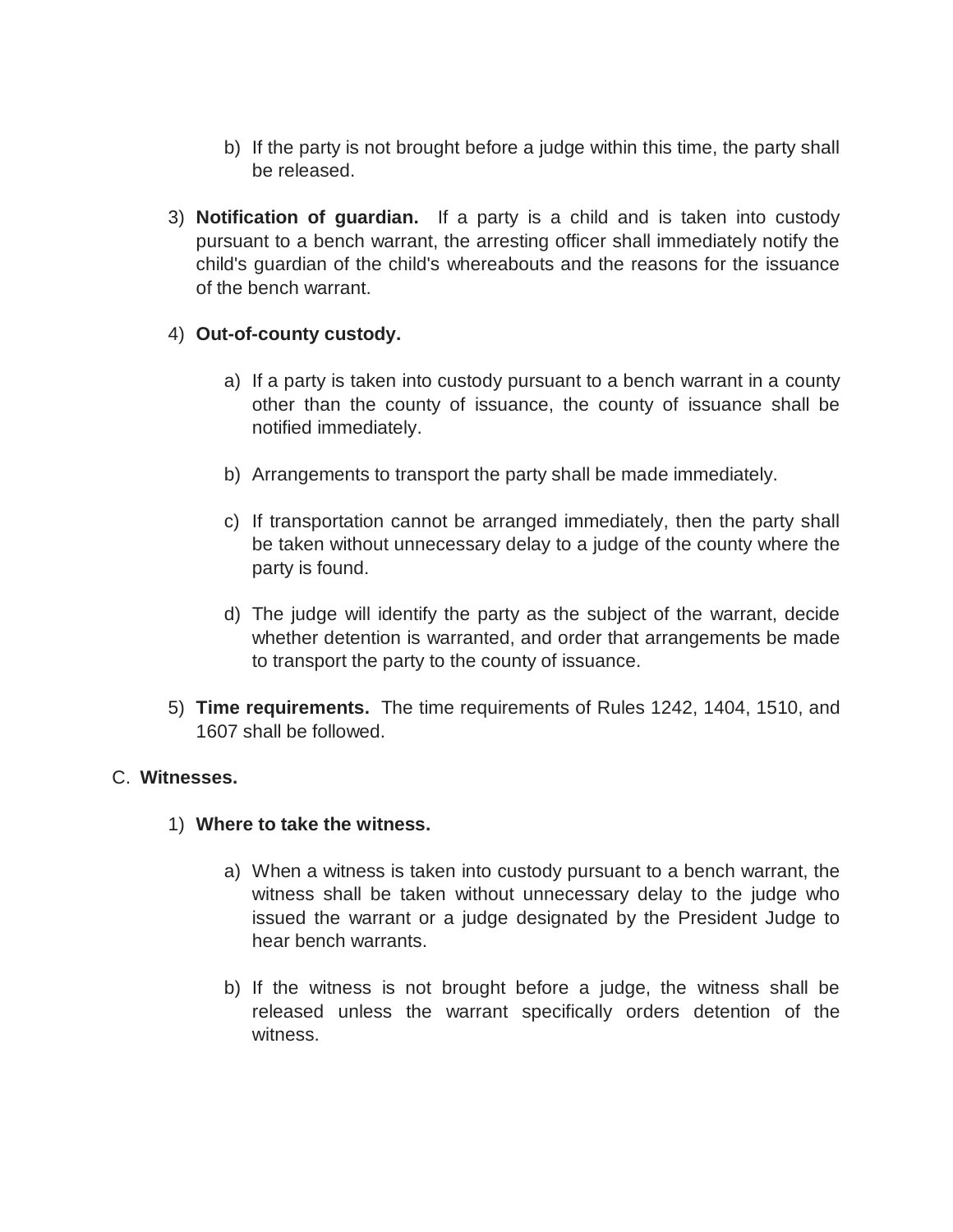- c) A motion for detention as a witness may be filed anytime before or after the issuance of a bench warrant. The judge may order detention of the witness pending a hearing.
	- i) **Minor.** If a detained witness is a minor, the witness shall be detained in a shelter care facility or other placement as deemed appropriate by the judge.
	- ii) **Adult.** If a detained witness is an adult, the witness shall be detained at the county jail.

## 2) **Prompt hearing.**

- a) If a witness is detained pursuant to paragraph  $(C)(1)(c)$  or brought back to the county of issuance pursuant to paragraph (C)(4)(f), the witness shall be brought before the judge by the next business day.
- b) If the witness is not brought before a judge within this time, the witness shall be released.
- 3) **Notification of guardian.** If a witness who is taken into custody pursuant to a bench warrant is a minor, the arresting officer shall immediately notify the witness's guardian of the witness's whereabouts and the reasons for the issuance of the bench warrant.

### 4) **Out-of-county custody.**

- a) If a witness is taken into custody pursuant to a bench warrant in a county other than the county of issuance, the county of issuance shall be notified immediately.
- b) The witness shall be taken without unnecessary delay and within the next business day to a judge of the county where the witness is found.
- c) The judge will identify the witness as the subject of the warrant, decide whether detention as a witness is warranted, and order that arrangements be made to transport the witness to the county of issuance.
- d) Arrangements to transport the witness shall be made immediately.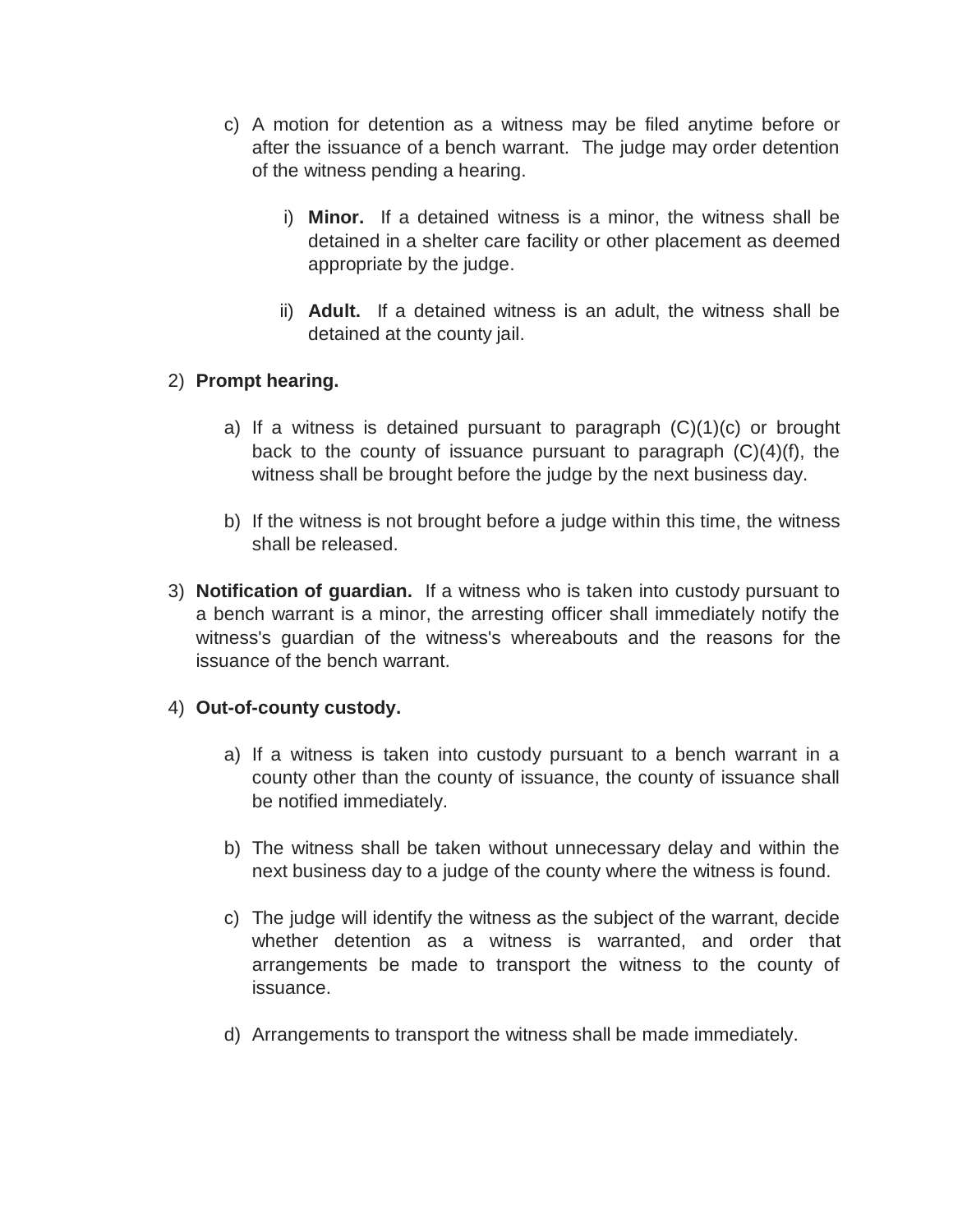- e) If transportation cannot be arranged immediately, the witness shall be released unless the warrant or other order of court specifically orders detention of the witness.
	- i) **Minor.** If the witness is a minor, the witness may be detained in an out-of-county shelter care facility or other placement as deemed appropriate by the judge.
	- ii) **Adult.** If the witness is an adult, the witness may be detained in an out-of-county jail.
- f) If detention is ordered, the witness shall be brought back to the county of issuance within seventy-two hours from the execution of the warrant.
- g) If the time requirements of this paragraph are not met, the witness shall be released.
- D. **Advanced Communication Technology.** A court may utilize advanced communication technology pursuant to Rule 1129 unless good cause is shown otherwise.

### E. **Return & execution of the warrant for parties and witnesses.**

- 1) The bench warrant shall be executed without unnecessary delay.
- 2) The bench warrant shall be returned to the judge who issued the warrant or to the judge designated by the President Judge to hear bench warrants.
- 3) When the bench warrant is executed, the arresting officer shall immediately execute a return of the warrant with the judge.
- 4) Upon the return of the warrant, the judge shall vacate the bench warrant.

### **COMMENT**

Pursuant to paragraph (A), the judge is to ensure that the person received sufficient notice of the hearing and failed to attend. The judge may order that the person be served in-person or by certified mail, return receipt. The judge may rely on first-class mail service if additional evidence of sufficient notice is presented. For example, testimony that the person was told in person about the hearing is sufficient notice. Before issuing a bench warrant, the judge should determine if the guardian was notified.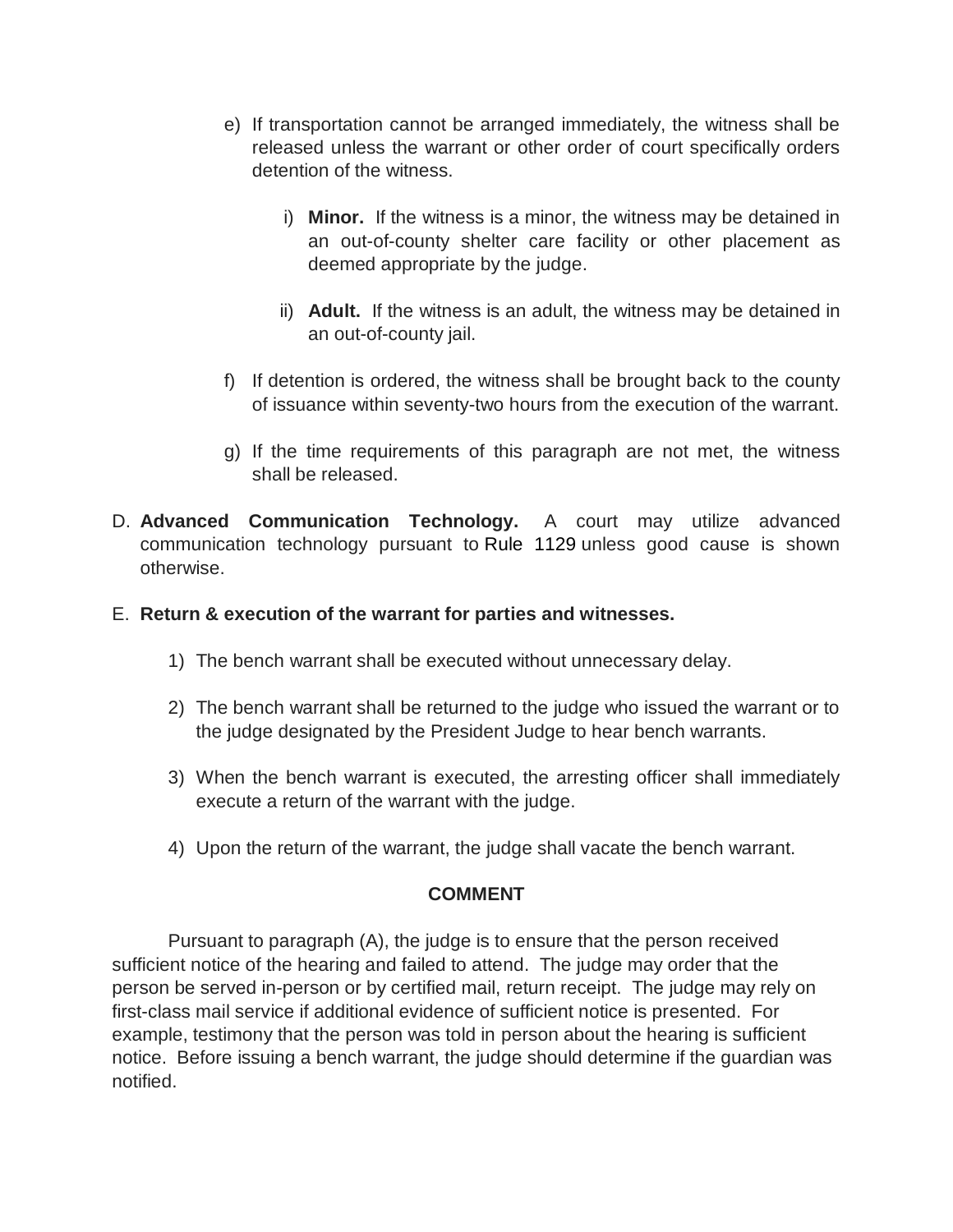Under Rule 1800, 42 Pa.C.S. § 6335(c) was suspended only to the extent that it is inconsistent with this rule. Under paragraph (A)(1), the judge is to find a subpoenaed or summoned person failed to appear and sufficient notice was given to issue a bench warrant. The fact that the party or witness may abscond or may not attend or be brought to a hearing is not sufficient evidence for a bench warrant. The normal rules of procedure in these rules are to be followed if a child is detained. *See* Chapter Twelve**[, Part D]**.

# **Paragraph (A)(3) is not intended to preclude the issuance of a bench warrant for a shared case in which the child is subject to the jurisdiction of the dependency and delinquency court, see Rule 141 (Bench Warrants for Absconders), or an order for protective custody.**

**[Pursuant to paragraph (B)(1)(a), the party is to be taken immediately to the judge who issued the bench warrant or a judge designated by the President Judge of that county to hear bench warrants. Pursuant to paragraph (B)(1)(b), if a bench warrant specifically provides that the party may be detained, the party may be detained without having to be brought before the judge until a hearing within seventy-two hours under paragraph (B)(2)(a). Pursuant to this paragraph, if a hearing is not held promptly, the party is to be released.** *See* **paragraph (B)(2)(b).]**

In paragraphs  $(B)(1)(c)(i)$ ,  $(C)(1)(c)(i)$ ,  $\& (C)(4)(e)(i)$ , "other placement as deemed appropriate by the judge" does not include a detention facility if a child is only alleged to be dependent because the use of detention facilities for dependent children is strictly prohibited. *See* 42 Pa.C.S. § 6302 & 6327(e).

Under paragraphs (B)(2) and (B)(4), a party taken into custody pursuant to a bench warrant is to have a hearing within seventy-two hours regardless of where the party is found. *See* Rule 1242(D).

Pursuant to paragraph (B)(4), the party may be detained out-of-county until transportation arrangements can be made.

**[Pursuant to paragraph (B)(5), the time requirements of all other rules are to apply to children who are detained.** *See, e.g.***, Rules 1242, 1404, 1510, and 1607.]**

**[Pursuant to paragraph (C)(1)(a), the witness is to be taken immediately to the judge who issued the bench warrant or a judge designated by the President Judge of that county to hear bench warrants. Pursuant to paragraph (C)(1)(b), if the judge is not available, the witness is to be released immediately unless the warrant specifically orders detention. Pursuant to paragraph (C)(1)(c), a motion for detention as a witness may be filed. If the witness is detained, a prompt**